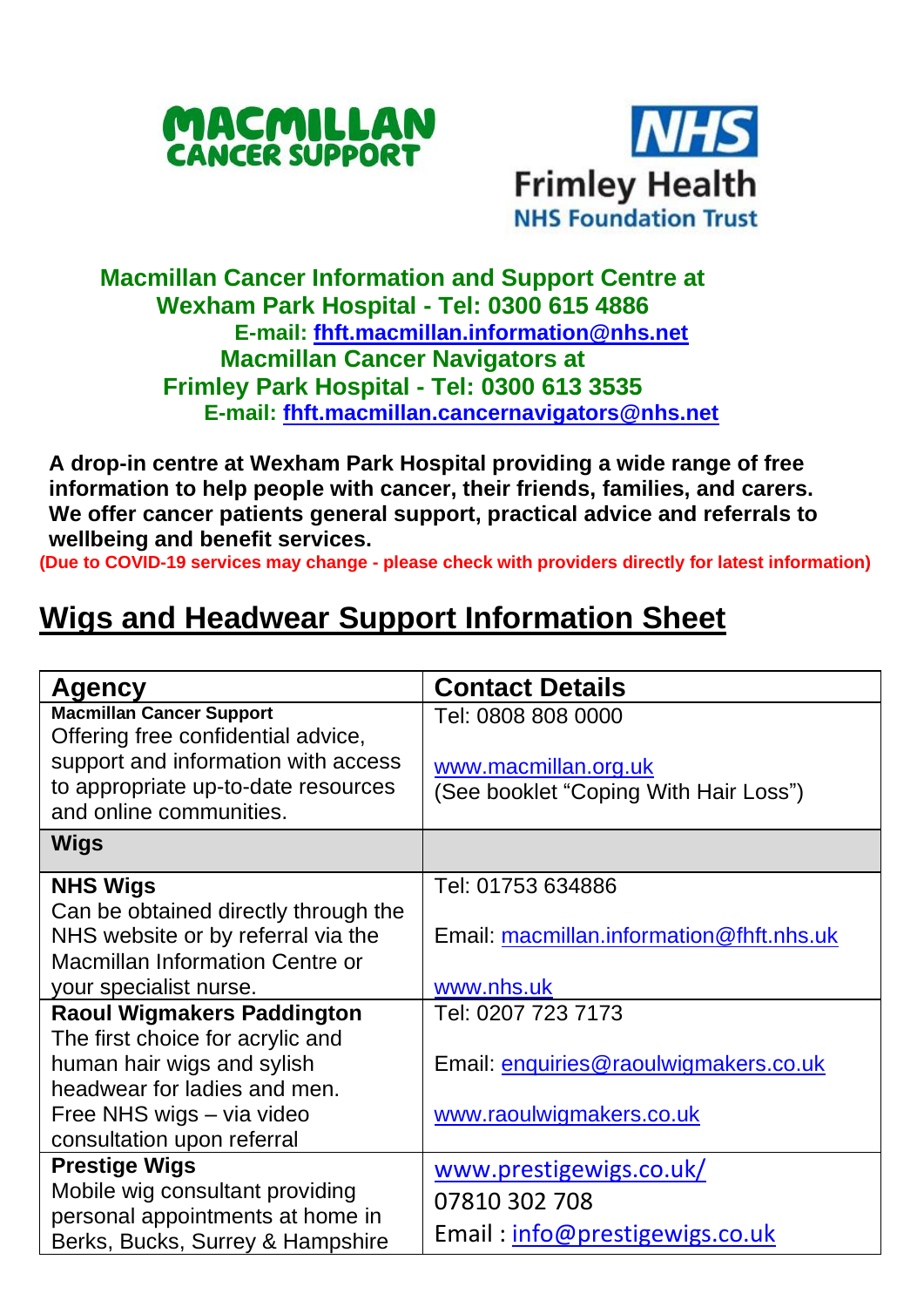| Hair In X s Burnham                                           | Tel: 01628 660527/01273 602507           |  |  |
|---------------------------------------------------------------|------------------------------------------|--|--|
| Specialists in hair loss due to                               | www.hairinxs.com                         |  |  |
| chemotherapy. A large selection of                            |                                          |  |  |
| wigs also available.                                          |                                          |  |  |
| <b>HeadWrappers</b>                                           | Tel: 0203 633 4713                       |  |  |
| A free service providing practical                            |                                          |  |  |
| support. Offering free virtual hair                           | Email: info@headwrappers.org             |  |  |
| loss support group sessions - see                             | www.headwrappers.org                     |  |  |
| website for timetable                                         |                                          |  |  |
| <b>Beesley Wigs Sandhurst</b><br>Dedicated to providing you a | Tel: 01252 871764                        |  |  |
| professional, all-round service and                           | www.wigswigswigs.co.uk                   |  |  |
| helping you gain back your                                    |                                          |  |  |
| confidence.                                                   |                                          |  |  |
| <b>My New Hair</b>                                            | Email: info@mynewhair.org                |  |  |
| National network of independent                               |                                          |  |  |
| salons and professionals providing a                          | www.mynewhair.org                        |  |  |
| wig styling service.                                          |                                          |  |  |
| Wigs $4U$                                                     | Tel: 01945 578584                        |  |  |
| A top quality ladies and mens wig<br>service.                 | www.wigs4u.co.uk                         |  |  |
|                                                               |                                          |  |  |
| <b>Heads High Bristol</b>                                     | Email: headshigh2012@gmail.com           |  |  |
| Bespoke wigs for cancer sufferers.                            | www.heads-high.com                       |  |  |
|                                                               |                                          |  |  |
| <b>Shepperton Wig Company</b>                                 | Tel: 01932 780022                        |  |  |
| Wigs to support those with hair loss                          | Email: info@sheppertonwigs.co.uk         |  |  |
| due to alopaecia and cancer                                   |                                          |  |  |
| <b>Headwear</b>                                               |                                          |  |  |
| <b>Headwear 4 Hairloss</b>                                    | Tel: 01945 587584                        |  |  |
| A range of turbans, hats, bandanas                            | Email: enquiries@headwear4hairloss.co.uk |  |  |
| etc all created specifically for people                       |                                          |  |  |
| with hairloss due to chemotherapy                             |                                          |  |  |
| treatment.                                                    | www.headwear4hairloss.co.uk              |  |  |
| <b>NHC (Necessity Headwear</b>                                | Tel: 01438 311322                        |  |  |
| <b>Collection)</b><br>Stylish, comfortable and affordable     |                                          |  |  |
| headwear.                                                     | www.necessityheadwear.com                |  |  |
|                                                               |                                          |  |  |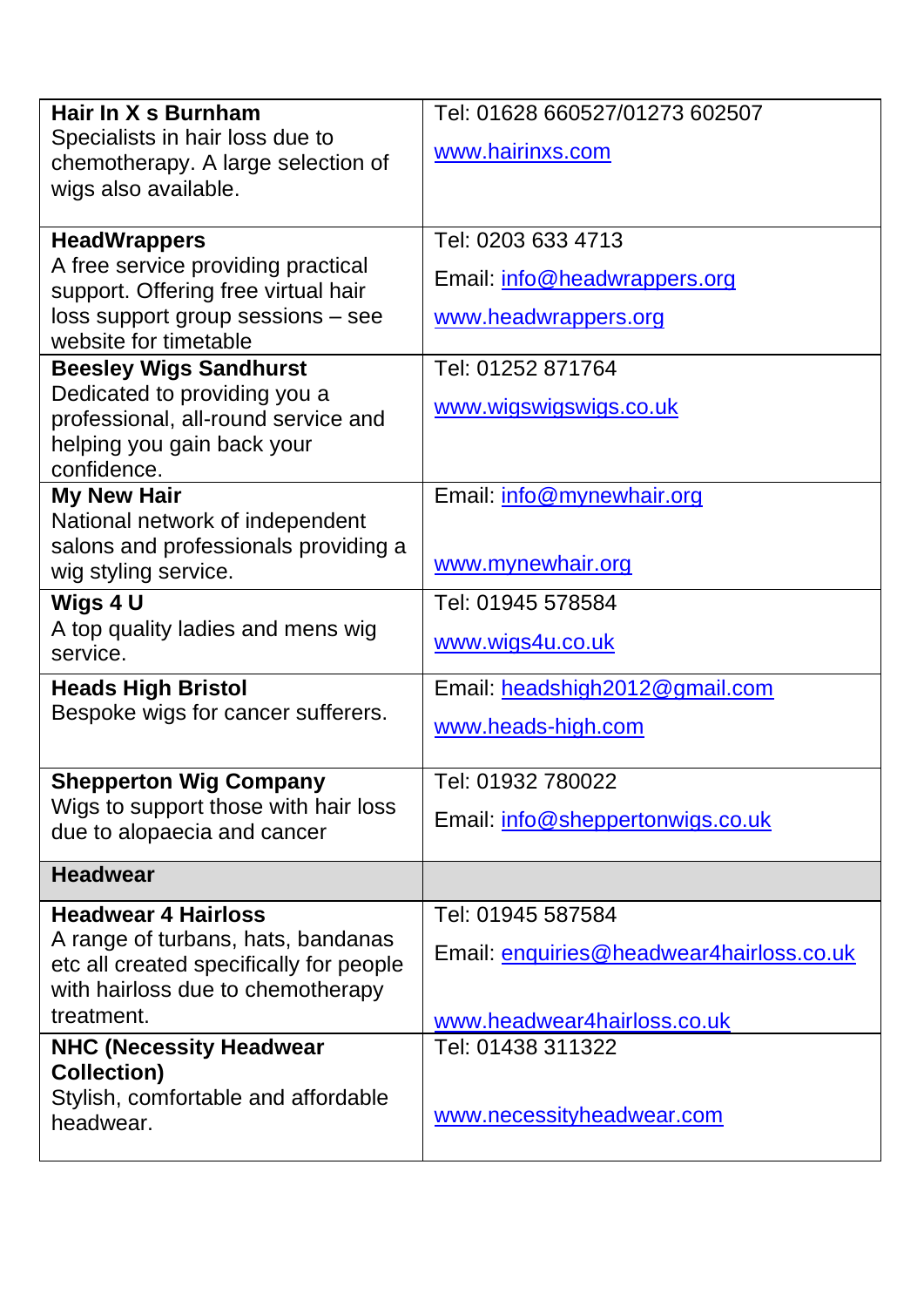| <b>The Fountain Centre</b>            | Tel: Tricia Brown 07831 444162    |  |  |
|---------------------------------------|-----------------------------------|--|--|
| Hair advice and haircuts and second   | Mondays & Wednesdays only         |  |  |
| hand wig service for people with      | www.fountaincentre.org            |  |  |
| hairloss due to cancer treatment.     |                                   |  |  |
|                                       |                                   |  |  |
| <b>Suburban Turban Dorking</b>        | Tel: 01306 640123 or 01306 879810 |  |  |
| Online shop supplying headwear for    |                                   |  |  |
| women with hair loss.                 |                                   |  |  |
|                                       | www.suburbanturban.co.uk          |  |  |
|                                       |                                   |  |  |
| <b>Hair Solved High Barnet</b>        | Tel: 0800 096 7567                |  |  |
| Offering the Enhancer System a        |                                   |  |  |
| unique and innovative hair loss       | Email: hello@hair-solved.com      |  |  |
| solution.                             |                                   |  |  |
|                                       | www.hair-solved.com               |  |  |
|                                       |                                   |  |  |
| <b>Cancer Hair Care</b>               | Tel: 01438 311322                 |  |  |
| Available to chat and respond         |                                   |  |  |
| Wednesday, Thursday and Friday        |                                   |  |  |
| 10:00 am to 4:00pm. Aim is to         | support@cancerhaircare.com        |  |  |
| promote and protect the physical      |                                   |  |  |
| and mental health of people           | www.cancerhaircare.com            |  |  |
| experiencing hair loss and or hair or |                                   |  |  |
| scalp problems in particular those    |                                   |  |  |
| who have lost their hair through      |                                   |  |  |
| cancer treatments, through the        |                                   |  |  |
| provision of support, education and   |                                   |  |  |
| practical advice.                     |                                   |  |  |
| <b>Chemo Headwear -</b>               | Tel: 01798 861501                 |  |  |
| <b>West Sussex</b>                    |                                   |  |  |
| Provision of various types of         | Email: claire@chemoheadwear.co.uk |  |  |
| headwear - by appointment or          |                                   |  |  |
| online.                               | www.chemoheadwear.co.uk           |  |  |
|                                       |                                   |  |  |
| <b>Talking Heads at Maggie's</b>      | Tel: 01865 751882 (Oxford)        |  |  |
| Practical and emotional support and   |                                   |  |  |
| workshops for people suffering hair   | Email: oxford@maggiescentres.org  |  |  |
| loss.                                 |                                   |  |  |
|                                       | www.maggiescentres.org            |  |  |
| <b>Beauty Despite Cancer</b>          | Tel: 0800 999 8518                |  |  |
| A wide range of advice and hair       |                                   |  |  |
| products to help you feel and look    |                                   |  |  |
| better.                               | www.beautydespitecancer.co.uk     |  |  |
|                                       |                                   |  |  |